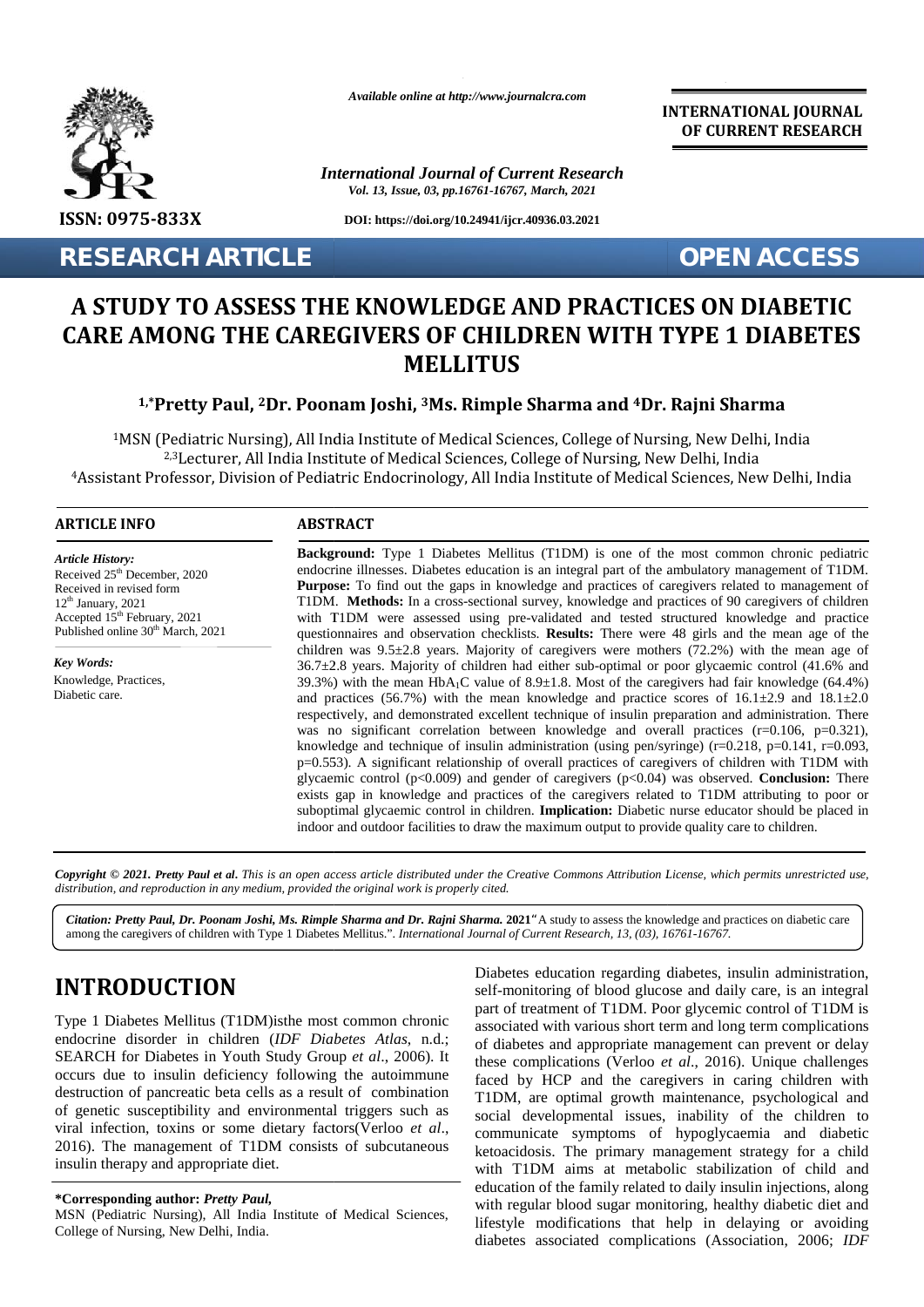*Diabetes Atlas*, n.d.). Unfortunately, in low income group countries like India due to limited resources and lack of health care assistance, children suffer from terrible complications including early mortality (Elamin *et al*., 1992). Caregivers play key role in managing children with T1DM. Young school going children are not able to maintain their own diabetes management care. Lack of knowledge and poor practices of the caregivers' can adversely affect the outcome in these children. Complications related to suboptimal or poor glycaemic control are seen more frequently in school going and adolescent children with T1DM as compared to young non-schoolers, probably due to growing autonomy in independent management of disease condition and the observed peer group influence(*Clinical presentation of type 1 diabetes. - PubMed— NCBI*, n.d.). Glycaemic control based on the estimation of HbA1C level in last blood report was classified as good (HbA<sub>1</sub>C level  $\langle 7.5\%$ ), sub-optimal (7.5-9%) and poor ( $> 9\%$ ) ("ISPAD Clinical Practice Consensus Guidelines 2014 Compendium," 2015).In our facility, there is a multidisciplinary team comprised of endocrinologists, a diabetic nurse educator, a dietician, a psychologist and a social worker to provide diabetic education and self-care training, that permits the child and caregivers to acquire the knowledge and skills needed for diabetic care (Chiang *et al*., 2014). Despite that, poor glycaemic controls were observed in children attending the speciality clinic of the facility. The present study was planned to find out the gaps in knowledge and practices of caregivers related to management of T1DM.

# **METHODS**

In a cross-sectional study, using a quantitative approach, total 90 caregivers of children with T1DM were enrolled using consecutive sampling technique in a speciality clinic of outdoor department (OPD) of a selected tertiary care facility. Caregivers were defined as mother or father or any significant family member involved in care of children with T1DM. The inclusion criteria included the caregivers of children with T1DM between the age of 2-12 years diagnosed for minimum of 6 months, involved in diabetic care of the child and regularly accompanying the child in the OPD for minimum of 3 months, willing to participate in study and able to read either Hindi or English. Caregivers suffering from any chronic or mental illness or taking care of any other child with chronic illness in the family were excluded. Sample size was calculated based upon theobtained mean knowledge scores of  $16.1\pm 2.9$ among 10 caregivers in the pilot study, with relative precision of 5% (95% level of confidence), a sample of 33 was calculated. Due to easy availability of subjects, and time 90 caregivers of children with T1DM meeting the inclusion criteria were included. Ethical clearance was obtained from the Institute Ethical Committee. Written informed consent was taken from the caregivers and assent from the children above 8 years of age. Tools used for the data collection were the pre validated and tested namely structured socio-demographic clinical profile (37 items), knowledge (23 items, true false and multiple choice questions (MCQ)) and practice (23 items, modified from injection technique questionnaire (ITQ) developed by Kenneth W. Strauss, 2014 ITQ) and observation checklist for insulin preparation and administration using pen (10 items) and insulin syringe (14 items). A score of '1' for correct response and '0' for incorrect response was given.

Permission to modify the practice questionnaire tool was obtained from the author, while other standardised tools were available to public domain. All the tools were translated in Hindi and back translated to ensure that they retain their meanings. At the end of the interview, incorrect responses of the caregivers were corrected by giving appropriate explanation.

**Data analysis:** Data analysis was done using SPSS 20.0 version. Frequency, percentage, mean, standard deviation, range were calculated in descriptive statistics. One way ANOVA and Kruskal Wallis test as part of inferential statistics were used to find the association between continuous and categorical variables and Karl Pearson coefficient of correlation for assessing correlation between knowledge and practices of caregivers. The level of significance was set at p value  $< 0.05$ .

# **RESULTS**

Majority of caregivers were mothers (72.2%) with the mean age (years) 36.7±2.8. Most of the caregivers had completed college education (37.8%), housewives (64.4%). Majority of children (87.8%) were more than 5 years of age with mean age (years)  $9.5\pm2.8$  and majority of the children were females (53.33%) and 46.67% were males. Demographic details are described in Table 1.

| Table 1. Demographic profile of caregivers and children with |  |
|--------------------------------------------------------------|--|
| $T1DM$ (n=90)                                                |  |

| Demographic variable             |                   | Frequency (%)   |
|----------------------------------|-------------------|-----------------|
| Related to caregivers            |                   |                 |
| Age (in years)                   |                   | $36.7 \pm 8.2*$ |
| Relationship with child          | Father            | 19(21.1)        |
|                                  | Mother            | 65(72.2)        |
|                                  | Siblings          | 02(2.2)         |
|                                  | Grand parents     | 04(4.4)         |
| Gender                           | Male              | 21(23.3)        |
|                                  | Female            | 69 (76.7)       |
| Number of children in the family | One               | 09(10)          |
|                                  | Two               | 44 (48.9)       |
|                                  | More than two     | 37(41.1)        |
| Type of family                   | Nuclear           | 59 (65.6)       |
|                                  | Joint             | 31 (34.4)       |
| Area of living                   | Urban             | 73(81.1)        |
|                                  | Rural             | 17 (18.9)       |
| Caregiver's education            | <b>Illiterate</b> | 12(13.3)        |
|                                  | Primary school    | 08(08.9)        |
|                                  | High school       | 21(23.3)        |
|                                  | Secondary school  | 15(16.7)        |
|                                  | College           | 34 (37.8)       |
| Caregiver's occupation           | Employment        | 22(24.4)        |
|                                  | Unemployment      | 06(06.7)        |
|                                  | Agriculture       | 04(04.4)        |
|                                  | House wife        | 58 (64.4)       |
| Family Income (per month, Rs)    | $<$ 20,000        | 52 (57.8)       |
|                                  | 20,000            | 38 (42.2)       |
| Family history of T1DM           | None              | 88 (97.8)       |
|                                  | Parent            | 01(01.1)        |
|                                  | Siblings only     | 01(01.1)        |
| Related to child                 |                   |                 |
| Age (in years)                   | 5years            | $9.5 \pm 2.8*$  |
|                                  | $>5$ years        | 11(12.2)        |
|                                  |                   | 79 (87.8)       |
| Gender                           | Male              | 42 (46.7)       |
|                                  | Female            | 48 (53.3)       |
| <b>Educational</b> status        | Not started       | 07(7.8)         |
|                                  | Pre-primary       | 25(27.8)        |
|                                  | Primary           | 58 (64.4)       |
| <b>BMI</b>                       | Normal for age    | 17(18.8)        |
|                                  | Less than normal  | 73 (81.2)       |
|                                  |                   |                 |

*\*Mean±SD*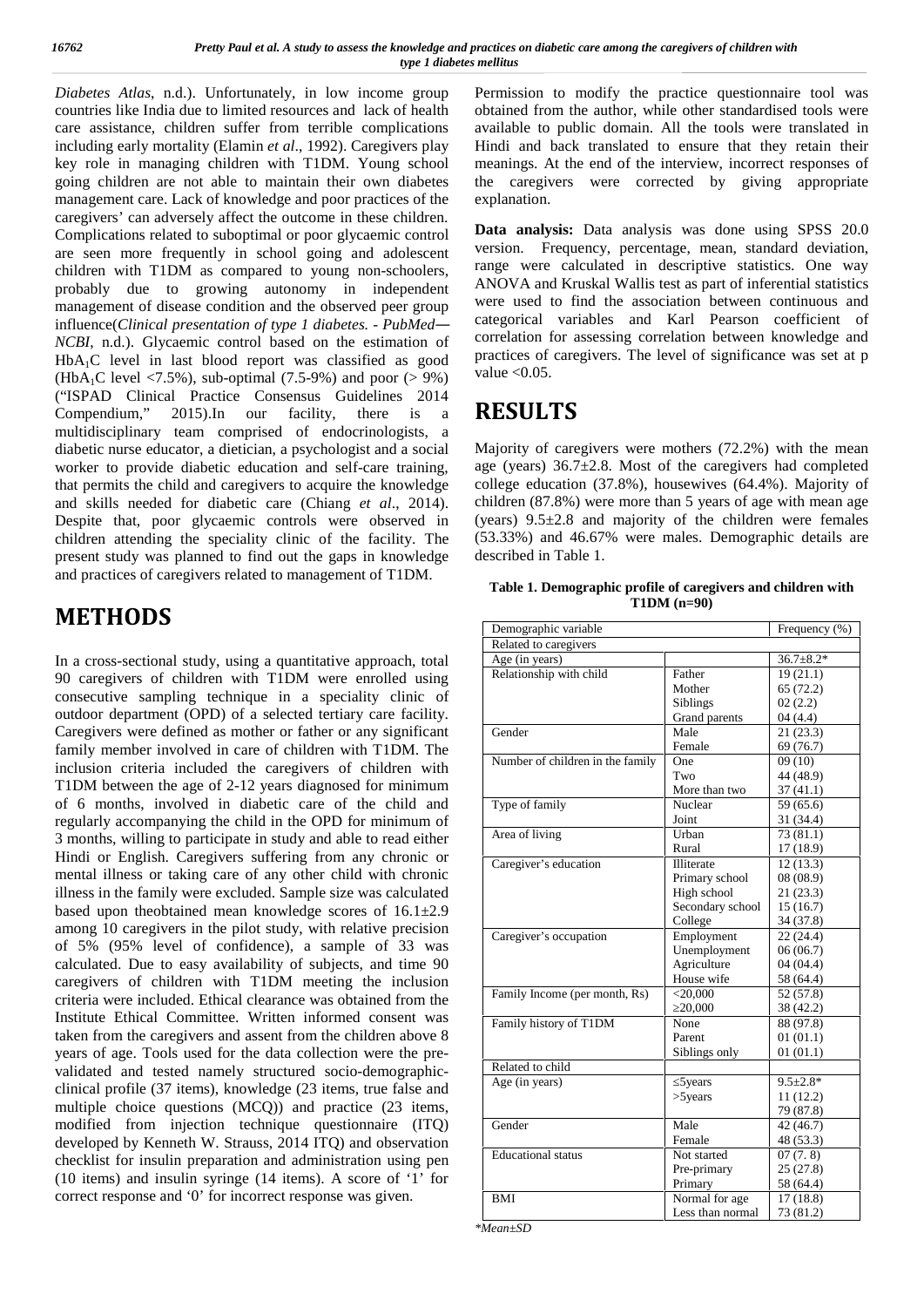Significant number of children had either suboptimal (41.6%) or poor glycaemic control (39.3%) with mean  $HbA_1C$  value of 8.9±1.8. More than 25% of children reported of 5 or more episodes of hypoglycaemia, while 13% of children reported of DKA in last 3 months. Nearly 73.5% were taking combination preparations of long and short or intermediate and short acting insulin. Disease and treatment profile is described in Table 2.

**Table 2. Disease and treatment profile of children with T1DM (n=90)**

| Variable                                     |                       | Frequency (%)    |
|----------------------------------------------|-----------------------|------------------|
| HbA1c                                        |                       | $8.86 \pm 1.80*$ |
| Glycemic control                             | Good $(<7.5\%)$       | 17(19.1)         |
|                                              | Sub-optimal (7.5-9%)  | 38 (41.6)        |
|                                              | Poor $(>9\%)$         | 35 (39.3)        |
| Episode of Hypoglycemia                      | $0 - 4$               | 64 (71.2)        |
| $($ last 3 months)                           | $5-10$                | 13 (14.4)        |
|                                              | >10                   | 13 (14.4)        |
| Episode of DKA                               | No episode            | 78 (86.7)        |
| (last 3 months)                              | >1                    | 12(13.3)         |
| Local complications                          | Lipo-hypertrophy      | 22(24.4)         |
|                                              | <b>Bruising</b>       | 13 (14.4)        |
|                                              | No evidence           | 55 (61.2)        |
| Type of insulin used                         | $NPH + Regular$       | 37(40.2)         |
|                                              | $Lispro + Lantus$     | 30(33.3)         |
|                                              | <b>Others</b>         | 23(25.5)         |
| Insulin regimen                              | One - two             | 03(03.3)         |
|                                              |                       |                  |
| (frequency/day)<br>Administration of insulin | $>$ Two               | 87 (96.7)        |
|                                              | Self                  | 15(16.7)         |
|                                              | Parents               | 45 (50)          |
|                                              | <b>Both</b>           | 25(27.8)         |
|                                              | Others                | 05(05.5)         |
| Site for insulin                             | Abdomen               | 85 (94.4)        |
| Administration                               | Thigh                 | 77 (85.6)        |
| (more than one site)                         | <b>Buttock</b>        | 47 (52.2)        |
|                                              | Arm                   | 47 (52.2)        |
| Rotation of sites                            | Yes                   | 89 (98.88)       |
|                                              | No.                   | 01(1.11)         |
| Needle reuse                                 | None                  | 10(11.1)         |
|                                              | 2 to 5 times          | 52 (57.8)        |
|                                              | 6 to 10 times         | 16(17.8)         |
|                                              | More than 10 times    | 12(13.3)         |
| Adherence to                                 | Good                  | 33 (36.7)        |
| prescribed diet                              |                       |                  |
|                                              | Poor                  |                  |
|                                              | Less than prescribed  | 48 (53.3)        |
|                                              | More than prescribed  | 09(10)           |
| Frequency of                                 | Daily                 | 03(03.3)         |
| consuming sweets                             | Usually               | 05(05.6)         |
|                                              | Sometimes             | 18 (20)          |
|                                              | Rarely                | 28 (31.1)        |
|                                              | Never                 | 36 (40)          |
| Type of exercise                             | No exercise           | 12(13.3)         |
|                                              | Low to                | 27(30)           |
|                                              | moderate (walking)    | 40 (44.5)        |
|                                              | Moderate(play)        | 11(12.2)         |
|                                              | Severe(gym/aerobics)  |                  |
| Frequency of doing exercise                  | Every day (6-7 times) | 63 (70)          |
| (In a week)                                  | Sometimes (3-5 times) | 07(07.8)         |
|                                              | Rarely (1-2 times)    | 08 (08.9)        |
|                                              | Never                 | 12(13.3)         |

*<sup>\*</sup>Mean ±SD*

Most of the caregivers had fair knowledge (64.4%) and practices (56.7%) with the mean knowledge and practice scores of  $16.1 \pm 2.9$  and  $18.1 \pm 2.0$  respectively. Mean scores of caregivers for insulin preparation and administration using insulin pen  $(n=47)$  and insulin syringe  $(n=43)$  were  $8.3\pm1.2$ and  $12.0 \pm 1.2$  respectively. Majority of the caregivers demonstrated excellent technique of insulin preparation and administration [Table 3]. There was no significant correlation between knowledge and overall practices ( $r = 0.106$ ,  $p =$ 0.321), knowledge and technique of insulin administration (using pen/ syringe)  $(r=0.218, p= 0.141, r=0.093, p=0.553)$ [Table 4].

**Table 3. Knowledge and practices scores of caregivers of children with T1DM (n=90)**

|                |          |                  | Mean<br>scores | Frequency<br>(% ) |
|----------------|----------|------------------|----------------|-------------------|
| Knowledge      |          | Good (19)        |                | 24(26.7)          |
|                |          | Fair (12)        | $16.1 \pm 2.9$ | 58 (64.4)         |
|                |          | Poor $(<12)$     |                | 8(8.9)            |
| Practices      |          | Good (19)        |                | 38 (42.2)         |
|                |          | Fair (12)        | $18.1 \pm 1.2$ | 51 (56.7)         |
|                |          | Poor $(\leq 12)$ |                | 1(1.1)            |
| Insulin        |          | Excellent        | $8.3 + 1.2$    | 35(74.7)          |
| preparation/   | Pen      |                  |                |                   |
| administration | $(n=47)$ | Good             |                | 12(25.5)          |
|                | Syringe  | Excellent        | $12.1 + 1.2$   | 33(76.7)          |
|                | $(n=43)$ | Good             |                | 10(23.3)          |

A significant relationship of overall practices of caregivers of children with T1DM with glycaemic control (p<0.009) [Table 5] and gender of caregivers  $(p < 0.04)$  [Table 6] were observed, however no statistically significant association of knowledge and practices of caregivers with selected demographic variables of caregivers such as age, education, occupation, relationship with child, type of family, area of residence and monthly family income  $(p > 0.05)$  [Table 7].

# **DISCUSSION**

Major findings of the study reveal that caregivers of children with T1DM had fair knowledge and practices related to diabetic care. Majority of children had sub-optimal or poor glycaemic control. More than half of the caregivers administered injection insulin to their children. The most commonly used sites were the abdomen followed by the thighs with frequent rotation of sites. Most of the children were multiple needle users. Nearly 60% of children did not adhere to the prescribed diet. More than 70% of caregivers demonstrated excellent techniques related to pen and syringe use. There was a significant relationship between overall practices of caregivers and glycaemic control of diabetic children and gender of the caregiver. More than 5 years old children had poor glycaemic control but it was not found statistically significant (p>0.05), might be clinically relevant. The existing literature suggest that most of the time, mothers as caregivers provide diabetic care to their children (Friedemann-Sánchez *et al*., n.d.; Niba *et al*., 2017; Noorani *et al*., 2016a). Similar findings were observed in the present study, in which more than 70% of caregivers were mothers. Therefore, there is need to empower them with knowledge and improve their practices related to diabetic care. The  $HbA_1C$ report reflects on the overall picture of blood sugar levels in children in last 3 months. Children with high  $HbA_1C$  level are at greater risk of developing diabetes-related complications. In the present study majority of children had either sub-optimal or poor glycaemic control similar to previous study findings byV. Alexander (Dundee) *et al*. (2001)(*Factors influencing glycemic control in young people with type 1 diabetes in Scotland: A population-based study (DIABAUD2). - PubMed—NCBI*, n.d.),(Anderson *et al*., 1997) in which the number of children achieving good to sub- optimal glycaemic control varied from 10 to 67%. Some studies (McKinney *et al*., 2008; Rosilio *et al*., 1998; Stallwood, 2006) have reported good glycaemic control in younger children with T1DM, similar findings were observed in the present study, though not statistically significant, but may be of clinical relevance. Most common complications in children and adolescents with T1DM, include hypo/hyperglycaemia and diabetic ketoacidosis (DKA) (Ngwiri *et al*., 2015).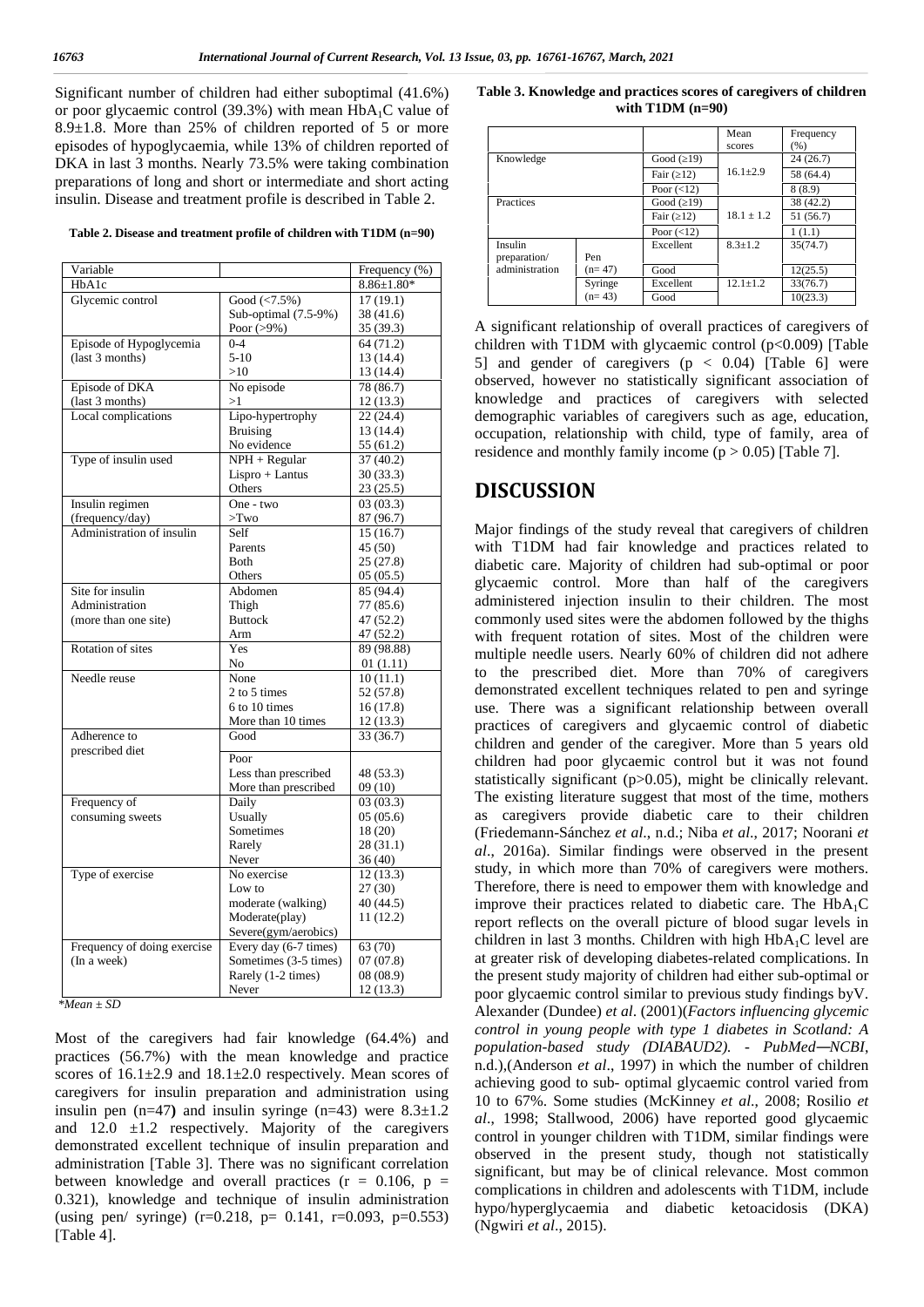## **Table 4. Correlation between knowledge and practices among the caregivers of children with T1DM (n=90)**

| Practice scores (mean $+$ SD)                                      | Knowledge         | r value <sup>#</sup> | p value |
|--------------------------------------------------------------------|-------------------|----------------------|---------|
| Overall practices $(18.12 \pm 2.03)$                               |                   | 0.1059               | 0.3206  |
| Techniques of insulin administration (pen) $(8.34 \pm 1.18)$       |                   | 0.2181               | 0.1408  |
| Techniques of insulin administration (syringe) $(12.02 \pm 1.164)$ | $(16.1 \pm 2.92)$ | 0.0929               | 0.5534  |
| $#$ Pearson correlation coefficient level of significance (p<0.05) |                   |                      |         |

*# Pearson correlation coefficient, level of significance (p<0.05)*

## **Table 5. Association of practices of caregivers with disease profile of child with T1DM (n=90)**

| <b>VARIABLE</b>                           | Overall practices related to diabetic care n (%) | p Value    |              |          |
|-------------------------------------------|--------------------------------------------------|------------|--------------|----------|
|                                           | Good                                             | Fair       | Poor         |          |
| Age at diagnosis#                         | 7(1,11)                                          | 6(1,11.5)  | $\Omega$     | 0.990    |
| Duration with disease(years) <sup>#</sup> | 3(0.5,10)                                        | 3(0.5,10)  | $\Omega$     | 0.544    |
| Family history of T1DM                    | 37 (42.05)                                       | 50 (56.82) | 1(1.14)      | 0.682    |
| None                                      | 1(100)                                           | $\Omega$   | $\Omega$     |          |
| Parent                                    | $\theta$                                         | 1(100)     | $\Omega$     |          |
| Siblings only                             |                                                  |            |              |          |
| Glycemic control                          | 11(64.71)                                        | 6(35.29)   | $\Omega$     | $0.009*$ |
| Good $(<7.5\%)$                           | 18 (48.65)                                       | 18 (48.65) | 1(2.70)      |          |
| Sub-optimal (7.5-9%)                      | 8 (22.86)                                        | 27(77.14)  | $\mathbf{0}$ |          |
| Poor $(>9\%)$                             |                                                  |            |              |          |
| Diet adherence                            | 12(31.58)                                        | 20 (39.22) | 1(100)       | 0.318    |
| Adequate                                  | 20(52.63)                                        | 28 (54.90) | $\Omega$     |          |
| Less than prescribed                      | 6(15.79)                                         | 3(5.88)    | $\Omega$     |          |
| More than prescribed                      |                                                  |            |              |          |
| Episode of Hypoglycemia                   | 22 (34.38)                                       | 41 (64.06) | 1(1.56)      | 0.108    |
| $0 - 4$                                   | 7(53.85)                                         | 6(46.15)   | $\Omega$     |          |
| $5-10$                                    | 9(69.23)                                         | 4(30.77)   | $\Omega$     |          |
| >10                                       |                                                  |            |              |          |
| Episode of DKA                            | 35 (44.22)                                       | 42 (53.85) | 1(1.28)      | 0.326    |
| No episode                                | 3(25)                                            | 9(75)      | $\Omega$     |          |
| >1                                        |                                                  |            |              |          |
| Local Evidence                            | 7(31.82)                                         | 14(63.64)  | 1(4.55)      | 0.077    |
| Lipohypertrophy                           | 9(69.23)                                         | 4 (30.77)  | $\Omega$     |          |
| <b>Bruising</b>                           | 22(40)                                           | 33(60)     | $\Omega$     |          |
| No evidence                               |                                                  |            |              |          |

*Kruskal Wallis test (categorical variables), Fisher's exact test, level of significance (p<0.05)* #*Median(Range)*

## **Table 6 : Association of practices with selected demographic variables of caregivers of children with T1DM(n=90)**

| <b>VARIABLE</b>               | Overall practices related to diabetic care | p Value         |                  |          |
|-------------------------------|--------------------------------------------|-----------------|------------------|----------|
|                               | Good                                       | $n(\%)$<br>Fair | Poor             |          |
| Age of caregiver <sup>#</sup> | 35.342±6.878                               | 37.686±9.078    | $\Omega$         | 0.186    |
| Relationship with child       |                                            |                 |                  |          |
| Father                        |                                            |                 |                  |          |
| Mother                        | 11 (57.89)                                 | 7(36.84)        | 1(5.26)          | 0.074    |
| <b>Siblings</b>               | 26 (40)                                    | 39(60)          | $\theta$         |          |
| Grand parents                 | 1(50)                                      | 1(50)           | $\overline{0}$   |          |
|                               | 0                                          | 4(100)          | $\theta$         |          |
| <b>Sex</b>                    |                                            |                 |                  |          |
| Male                          | 12(57.14)                                  | 8 (38.10)       | 1(4.76)          | $0.045*$ |
| Female                        | 26 (37.68)                                 | 43 (62.32)      | $\theta$         |          |
| Type of family                |                                            |                 |                  |          |
| Nuclear                       | 24 (40.68)                                 | 34 (57.63)      | 1(1.69)          | 0.884    |
| Joint                         | 14(45.16)                                  | 17 (54.84)      | $\Omega$         |          |
| Area of living                |                                            |                 |                  |          |
| Urban                         | 33 (45.21)                                 | 40 (54.79)      | $\theta$         | 0.123    |
| Rural                         | 5(29.41)                                   | 11(64.71)       | 1(5.88)          |          |
|                               |                                            |                 |                  |          |
| Caregiver's education         |                                            |                 |                  |          |
| <b>Illiterate</b>             |                                            |                 |                  |          |
| High school                   | 04 (33.33)                                 | 08(66.67)       | $\overline{0}$   |          |
| Secondary school              | 14 (48.28)                                 | 15 (51.72)      | $\Omega$         | 0.530    |
| College                       | 07(46.67)                                  | 07(46.67)       | 1(6.67)          |          |
|                               | 13 (38.24)                                 | 21 (61.76)      | $\theta$         |          |
| Caregiver's occupation        |                                            |                 |                  |          |
| Employment                    |                                            |                 |                  |          |
| Unemployment                  | 11(50)                                     | 11(50)          | $\boldsymbol{0}$ |          |
| Agriculture                   | 01(16.67)                                  | 05(83.33)       | $\Omega$         | 0.085    |
| House wife                    | 2(75)                                      | 1(25)           | 1(25)            |          |
|                               | 24 (41.38)                                 | 34 (58.62)      | $\boldsymbol{0}$ |          |
| Income (per month) Rs         |                                            |                 |                  |          |
| $<$ 20,000                    |                                            |                 |                  |          |
| 20,000                        | 23 (44.23)                                 | 28 (53.85)      | 1(1.92)          | 0.808    |
|                               | 15 (39.47)                                 | 23 (60.53)      | $\overline{0}$   |          |

*One way ANOVA (continuous variable), Fisher's exact test, level of significance*  $(p<0.05)^{\#}$ *Mean*  $\pm$  SD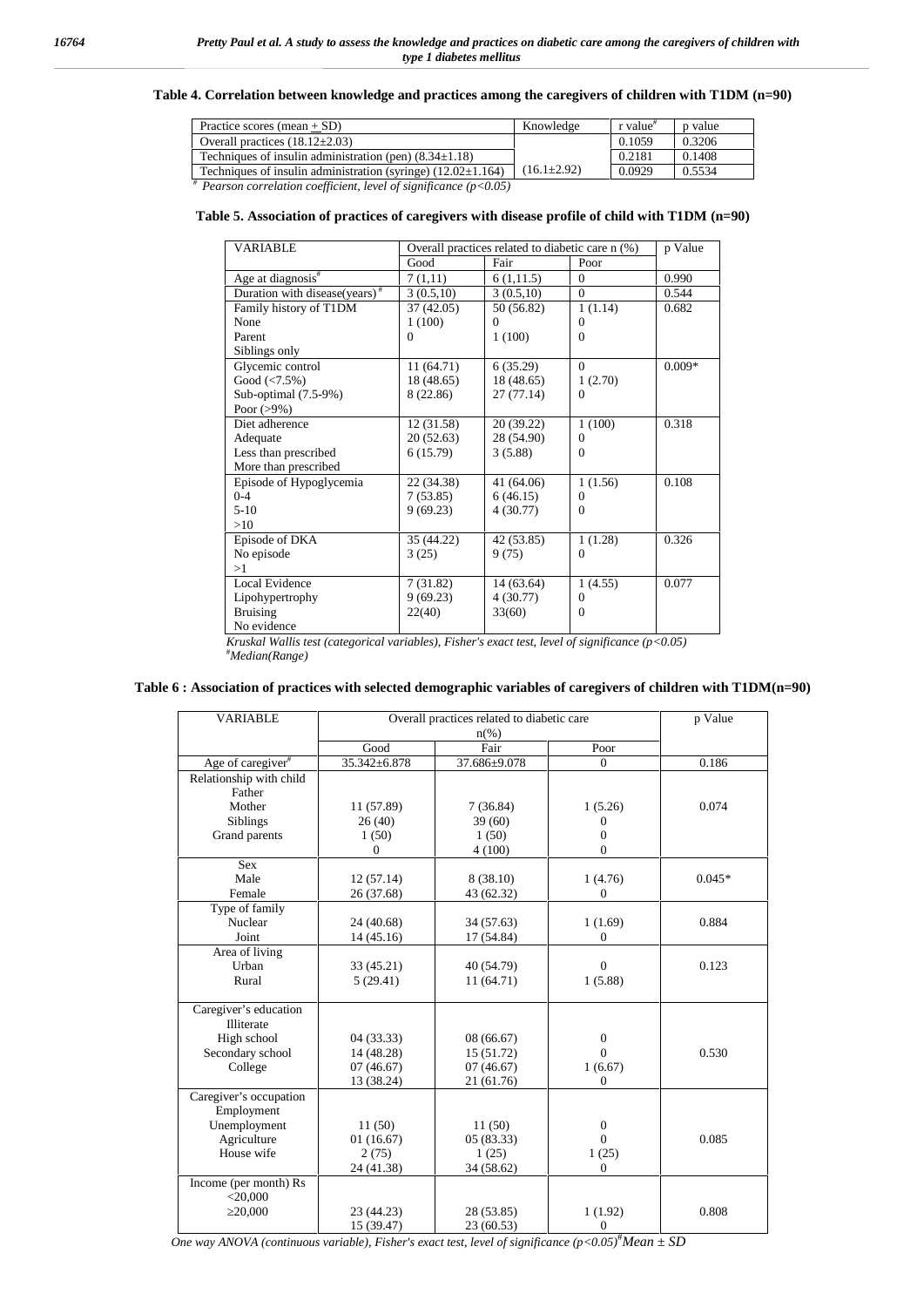| Variable                                                                                                | Knowledge $n\%$ ) |              |               | p Value |  |  |
|---------------------------------------------------------------------------------------------------------|-------------------|--------------|---------------|---------|--|--|
|                                                                                                         | Good              | Fair         | Poor          |         |  |  |
| Age of caregiver*                                                                                       | $38 + 4.294$      | 35.934±8.954 | 38.625±11.363 | 0.466   |  |  |
| Relationship with child                                                                                 |                   |              |               |         |  |  |
| Father                                                                                                  | 5(26.32)          | 12(63.16)    | 6(10.53)      |         |  |  |
| Mother                                                                                                  | 19 (29.23)        | 41 (63.08)   | 5(7.69)       | 0.679   |  |  |
| <b>Siblings</b>                                                                                         | 0                 | 2(100)       | $\Omega$      |         |  |  |
| Grand parents                                                                                           | $\theta$          | 3(75)        | 1(25)         |         |  |  |
| Caregiver's gender                                                                                      |                   |              |               |         |  |  |
| Male                                                                                                    | 5(23.81)          | 14(66.67)    | 2(9.52)       | 1.000   |  |  |
| Female                                                                                                  | 19 (27.54)        | 44 (63.77)   | 6(8.70)       |         |  |  |
| Type of family                                                                                          |                   |              |               |         |  |  |
| Nuclear                                                                                                 | 15 (25.42)        | 39 (66.10)   | 5(8.47)       | 0.942   |  |  |
| Joint                                                                                                   | 9(29.03)          | 19 (61.29)   | 3(9.68)       |         |  |  |
| Area of living                                                                                          |                   |              |               |         |  |  |
| Urban                                                                                                   | 19(26.03)         | 49 (67.12)   | 5(6.85)       | 0.284   |  |  |
| Rural                                                                                                   | 5(29.41)          | 9(52.94)     | 3(17.65)      |         |  |  |
| Caregiver's education                                                                                   |                   |              |               |         |  |  |
| Illiterate                                                                                              | 02(16.67)         | 08(66.67)    | 2(16.67)      |         |  |  |
| High school                                                                                             | 05(1.24)          | 20 (68.97)   | 4 (13.79)     | 0.068   |  |  |
| Secondary school                                                                                        | 02(13.33)         | 13 (86.67)   | $\Omega$      |         |  |  |
| College                                                                                                 | 15 (44.12)        | 17(50)       | 2(05.88)      |         |  |  |
| Caregiver's Occupation                                                                                  |                   |              |               |         |  |  |
| Employment                                                                                              | 05(22.73)         | 15(68.18)    | 2(09.09)      |         |  |  |
| Unemployment                                                                                            | $\theta$          | 05 (83.33)   | 1(16.67)      |         |  |  |
| Agriculture                                                                                             | 01(25)            | 03(75)       | $\theta$      | 0.707   |  |  |
| House wife                                                                                              | 18 (31.03)        | 35 (60.34)   | 05(08.62)     |         |  |  |
| Monthly family Income Rs                                                                                |                   |              |               |         |  |  |
| $<$ 20,000                                                                                              | 10(19.23)         | 36(69.23)    | 6(11.54)      | 0.169   |  |  |
| 20,000                                                                                                  | 14 (36.84)        | 22 (57.89)   | 2(5.26)       |         |  |  |
| One way ANOVA (continuous variable), Fisher's exact test, level of significance (p<0.05) *Mean $\pm$ SD |                   |              |               |         |  |  |

#### **Table 7. Association of knowledge with selected demographic variables of caregivers of children with T1DM (n=90)**

Significant number of children with diabetes mellitus had poor glycemic control (Ngwiri *et al*., 2015). In the present study, nearly 29% of children had more than 5 episodes of hypoglycaemia and 13.3% children had DKA and nearly 40% of children had local complications in last 3 months. Problem of lipohypertrophy at the site of injection is directly related to the technique of insulin injection administration. Incidence of lipohypertrophy are found to be higher in adolescents and children than in adults.(De Coninck *et al*., 2010). In the present study nearly 40% of children had presented with lipohypertrophy and/or bruising. Treatment regimens for T1DM are complex and outcome primarily depends on caregivers' knowledge and practices. Caregivers require initially intensive and then ongoing education and support in order to manage their children with T1DM and improve clinical outcomes and quality of life (Brink & Chiarelli, 2004).

It is important for caregivers to understand the importance of diet, physical activity, proper blood glucose and urine monitoring for glucose and ketone bodies, sick day guidelines; recognition, treatment, and prevention of hypoglycaemia and DKA as evident by the findings of the study. Frequent rotation of injection sites is recommended to avoid bumps and scar tissue on the skin. There is reportedly a high association between needle reuse and lack of injection site rotation with the presence of lipohypertrophy, which most often caregivers are unaware of(Kalra *et al*., 2017). In the present study, majority of caregivers rotated the injection sites and injected insulin more frequently in the abdomen followed by thighs and less frequently on buttocks and arms. Our findings have also revealed that alarmingly very high number of caregivers (nearly 90%) reused needles 2 to more than 10 times for giving insulin injection. Lack of financial support from the government or non-government agencies in buying single use needles could be the reason for the caregivers to adopt this kind of practice.

The Indian guidelines state clearly that "HCP should create awareness in caregivers and their children regarding the potential adverse effects of needle reuse and discourage this practice of reusing needles or lancets due to high associated risk of transmission of blood-borne pathogens" (Tandon *et al*., 2015). Availability of syringes and needles at subsidized rates by the government can help in solving the issue of multiple use of syringe and needles. Multiple daily injections (MDI) regimen consists of combining long-acting insulin analog with pre-meal boluses of rapid or short-acting insulin has shown more stable glycaemic control and fewer episodes of hypoglycaemia than the conventional approach, illustrated in a controlled cross-over trial on 28 adolescents with T1DM along with reduced incidence of nocturnal hypoglycaemia (Murphy *et al*., 2003). In the present study, majority of children received more than 2 forms of injections/day as per the recommendations of the pediatric endocrinologist. Despite that significant number of children developed complications of hypoglycemia and DKA in last 3 months, which needs to be explored.

Dietary modification along with introduction of exercise regime in day to day practice is the key to the successful management of T1DM. The caregivers must learn to closely estimate the amount of carbohydrate their children consume in order to regulate blood glucose levels and adjust the insulin doses especially during sickness. Failure to do so, can lead to complications like hyperglycaemia or hypoglycaemia. Some studies have reported a link between adherence to diet and exercise by the children with glycaemic control (Gulve, 2008; K. Pillay MScDiet *et al*., 2009; Mehta *et al*., 2008). In the presence study poor adherence to prescribed diet (as per 24 hour dietary recall history) and exaggerated self-claim of exercise schedules are needed to be given due attention. Involvement of caregiver in diabetes related tasks of children is crucial in improving health outcomes (Niba *et al*., 2017).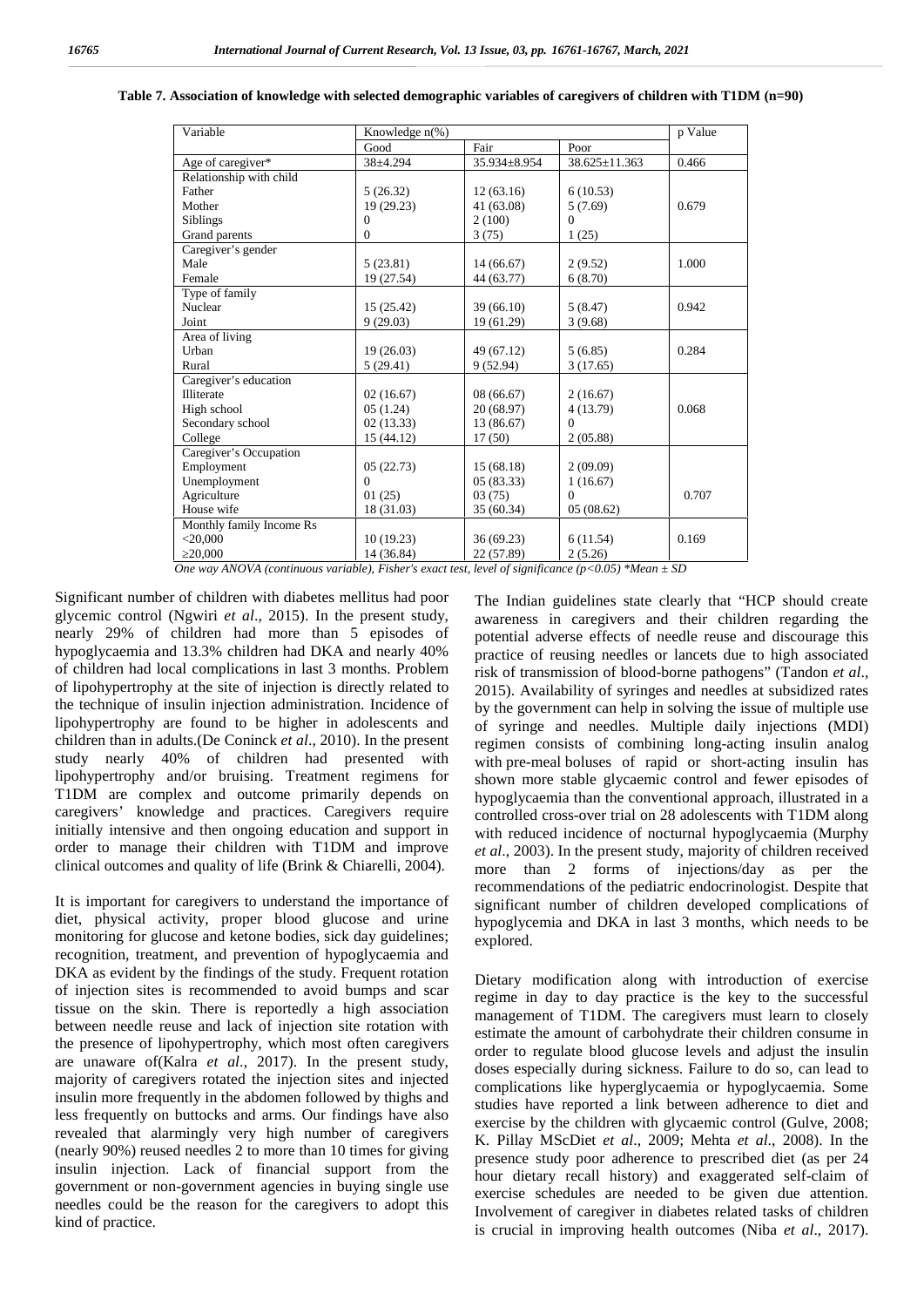Good knowledge and practices among the caregivers about the diabetic care are essential for achieving good glycaemic control in children. Certain studies have reported good awareness among the caregivers about the general diabetic knowledge (Al-Odayani *et al*., 2013; Alonso Martín *et al*., 2016; Moreira *et al*., 2016; Sherwood, n.d.), while another study reported of more than one third of family caregivers had poor level of knowledge about T1DM (Ahmad, *et al*., 2012). In the present study most of the caregivers had fair knowledge and practice scores which can be enhanced by planning detailed counselling for the parents and their children by the multi-disciplinary team. Success of diabetes treatment can be ensured if the both the children and caregivers are motivated and encouraged to attend the sessions in small groups together (Alonso Martín *et al*., 2016; Anderson *et al*., 1997; Chowdhury & Escudier, 2003; Friedemann-Sánchez *et al*., n.d.; Niba *et al*., 2017; Sahasrabudhe *et al*., 2017). In the present study, most of the caregivers demonstrated fair to good knowledge and practices. There was a significant association observed between practices of caregivers of children with T1DM and their gender. Children who were looked after by mothers for diabetic control were found to be doing better than those who were looked after by other caregivers.This result is congruent with some studies (Niba *et al*., 2017; Noorani *et al*., 2016b), who reported that children having mothers as the primary caregivers had a significantly lower mean  $HbA_1c$ .

**Implications for Nursing Practice:** The results of this study indicate the need of diabetic nurse educator to empower the caregivers and children with T1DM regarding diabetes and its management in terms of insulin therapy and glucose monitoring, complications, diet, exercise and adherence in treatment regimen in each follow up.Nurses working in paediatric setup should be prepared in all the areas of diabetes and its management, so that they can deliver comprehensive care. Present study has some strengths such as the direct observation of insulin administration and 24 hour recall of one day dietary intake and its conversion to calories (Kcal), but some of the practices were self-reported. Therefore, chances of caregivers giving socially acceptable responses is there. The  $n.d.$ cross-sectional study design limit to establish causal relationships between T1D care and glycemic control. In view of only one diabetic nurse educator, there is need for having more trained nursing personnel posted in the OPD to supervise the diabetic care provided by the caregivers of children with T1DM. The study needs to be replicated in large sample size, multiple settings with more exploration on dietary aspects, physical activity and parenting style over glycaemic control using longitudinal study design.

**Conclusion:** There exists gap in knowledge and practices of the caregivers related to T1DM attributing to poor or suboptimal glycaemic control in children.

**Funding:** This study received no funding.

## **List of Abbreviation**

**DKA:** Diabetic Ketoacidosis **HCP:** Health Care Provider **ITQ:** Injection Technique Questionnaire **MCQ:** Multiple Choice Questions **MDI:** Multiple Daily Injections **OPD:** Outpatient Department **T1DM:** Type 1 Diabetes Mellitus

# **REFERENCES**

- Ahmad, M. 2012. Knowledge and Practices of Juvenile Diabetes' Caregivers at Home -in Minia University Hospital. *The Medical Journal of Cairo University*.
- Al-Odayani, A. N., Alsharqi, O. Z., Ahmad, A. M. K., Al- Asmari, A. K., Al-Borie, H. M., & Qattan, A. M. N. 2013. Children's Glycemic Control: Mother's Knowledge and Socioeconomic Status. *Global Journal of Health Science*, *5*6, 214–226. https://doi.org/10.5539/gjhs.v5n6p214
- Alonso Martín, D. E., Roldán Martín, M. B., Álvarez Gómez, M. Á., Yelmo Valverde, R., Martín-Frías, M., Alonso Blanco, M., & Barrio Castellanos, R. 2016. Impact of diabetes education on type 1 diabetes mellitus control in children. *Endocrinologia Y Nutricion: Organo De La Sociedad Espanola De Endocrinologia Y Nutricion*, *63*10, 536–542. https://doi.org/10.1016/j.endonu.2016.08.004
- Anderson, B., Ho, J., Brackett, J., Finkelstein, D., & Laffel, L. 1997. Parental involvement in diabetes management tasks: Relationships to blood glucose monitoring adherence and metabolic control in young adolescents with insulin dependent diabetes mellitus. *The Journal of Pediatrics*, *130*2, 257–265.
- Association, A. D. 2006. Standards of Medical Care in Diabetes–2006. *Diabetes Care*, *29*suppl 1, s4–s42.
- Brink, S. J., & Chiarelli, F. G. 2004. Education and multidisciplinary team approach in childhood diabetes. *Acta Bio-Medica: Atenei Parmensis*, *75*1, 7–21.
- Chiang, J. L., Kirkman, M. S., Laffel, L. M. B., Peters, A. L., & Type 1 Diabetes Sourcebook Authors. 2014. Type 1 diabetes through the life span: A position statement of the American Diabetes Association. *Diabetes Care*, *37*7, 2034–2054. https://doi.org/10.2337/dc14-1140
- Chowdhury, T. A., & Escudier, V. 2003. Poor glycaemic control caused by insulin induced lipohypertrophy. *BMJ : British Medical Journal*, *327*7411, 383–384.
- *Clinical presentation of type 1 diabetes. - PubMed—NCBI*. Retrieved January 3, 2019, from https://www.ncbi.nlm.nih.gov/pubmed?term=15963033
- De Coninck, C., Frid, A., Gaspar, R., Hicks, D., Hirsch, L., Kreugel, G., Liersch, J., Letondeur, C., Sauvanet, J.-P., Tubiana, N., & Strauss, K. 2010. Results and analysis of the 2008–2009 Insulin Injection Technique Questionnaire survey. *Journal of Diabetes*, *2*3, 168–179. https://doi.org/10.1111/j.1753-0407.2010.00077.x
- Elamin, A., Omer, M. I., Zein, K., & Tuvemo, T. 1992. Epidemiology of childhood type I diabetes in Sudan, 1987- 1990. *Diabetes Care*, *15*11, 1556–1559.
- *Factors influencing glycemic control in young people with type 1 diabetes in Scotland: A population-based study DIABAUD2. - PubMed—NCBI*. n.d.. Retrieved January 18, 2019, from https://www.ncbi.nlm.nih.gov/ pubmed/ 11213872
- Friedemann-Sánchez, G., Capistrant, B. D., Ron, J., Novak, L., Zuijdwijk, C., Ogle, G. D., Anderson, B., Moran, A., & Pendsey, S. n.d.. Caregiving for children with type 1 diabetes and clinical outcomes in central India: The IDREAM study. *Pediatric Diabetes*, n/a-n/a. https://doi.org/10.1111/pedi.12567
- Gulve, E. A. 2008. Exercise and Glycemic Control in Diabetes: Benefits, Challenges, and Adjustments to Pharmacotherapy. *Physical Therapy*, *88*11, 1297–1321. https://doi.org/10.2522/ptj.20080114